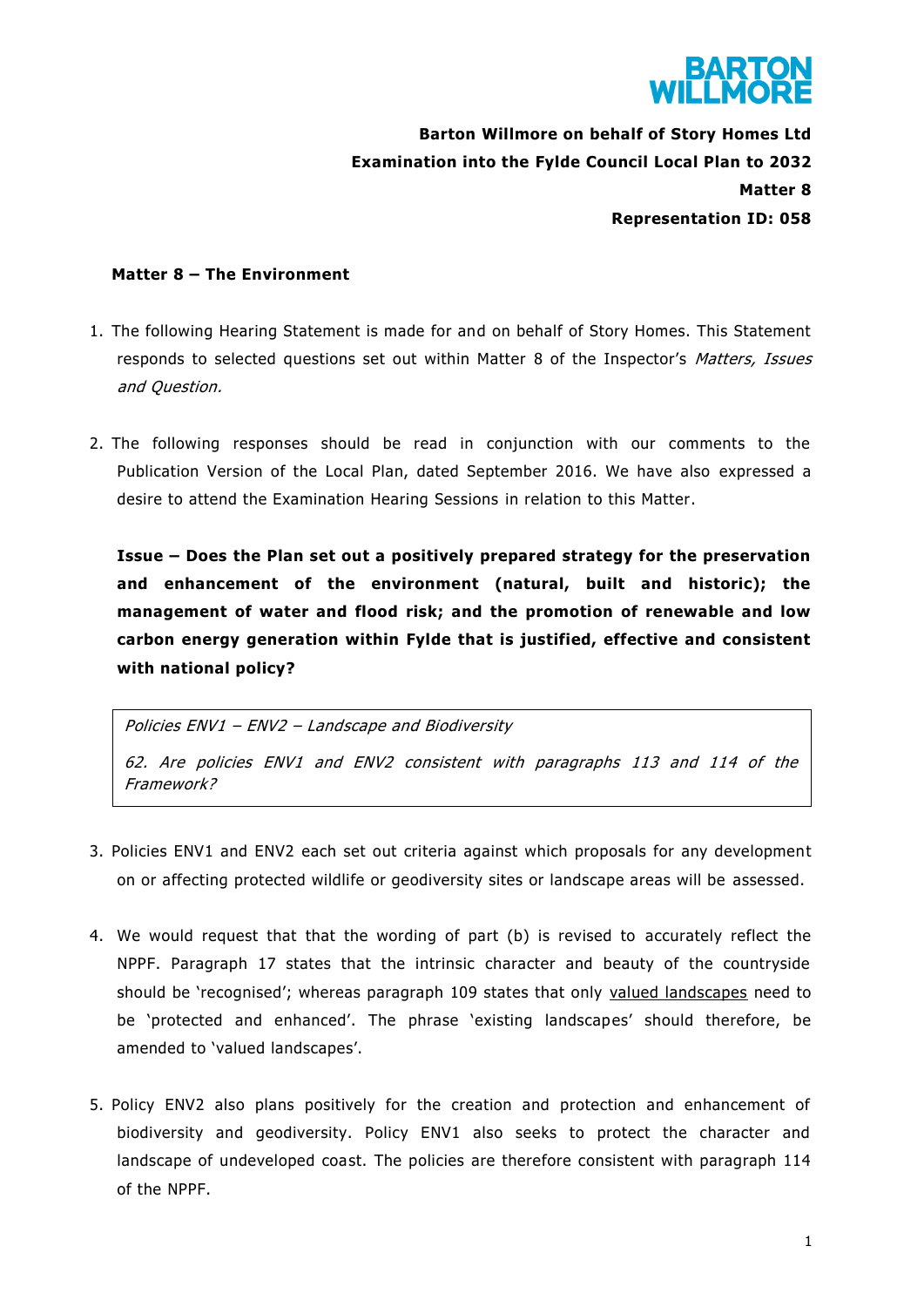

Policy ENV3 – Existing Open Space Questions. 64 - 66

6. Story Homes has no comments to make in response to these questions.

Policy ENV4 – New Open Space

67. The policy includes minimum standards for the provision of amenity open space. Are these justified and based on robust and up-to-date evidence?

- 7. As part of our representation to the Publication Draft Local Plan consultation, Story Homes objected to Policy ENV4 on the basis the minimum standards were based on an open space study that was out-of-date. As stated in paragraph 14.42 of the Plan, the Council updated their Open Space Study<sup>1</sup> in 2016, in line with the requirements of paragraph 73 of the NPPF which is welcomed.
- 8. Notwithstanding this, it is unclear from the supporting text what impact this Study has had on the minimum standards as they remain the same as the standards required in the previous Publication Draft. The Council has provided no justification for the requirements remaining the same. The Council therefore need to clarify how these requirements have been derived to prove they are justified and based on up-to-date evidence.

68. Sites of 100 houses or more are required to provide double the minimum standards. Is this justified and based on credible up-to-date evidence? Has the impact on the viability of development been taken into consideration?

- 9. There is no evidence to justify the requirement for sites of 100 houses or more to provide double the minimum standards and no evidence that the threshold of 100 dwellings has been tested against any alternatives. There has also been no design capacity work undertaken by the Council to justify that this requirement would even be achievable on sites of more than 100 dwellings.
- 10. In terms of viability, Section 6 of the Economic Viability Assessment<sup>2</sup> considers specific viability testing for residential development. Paragraph 6.2 of the document states that policies relating to the provision of onsite open space have been taken into account when

**.** 

<sup>1</sup> Document Ref: ED059

<sup>2</sup> Document Ref: ED016a